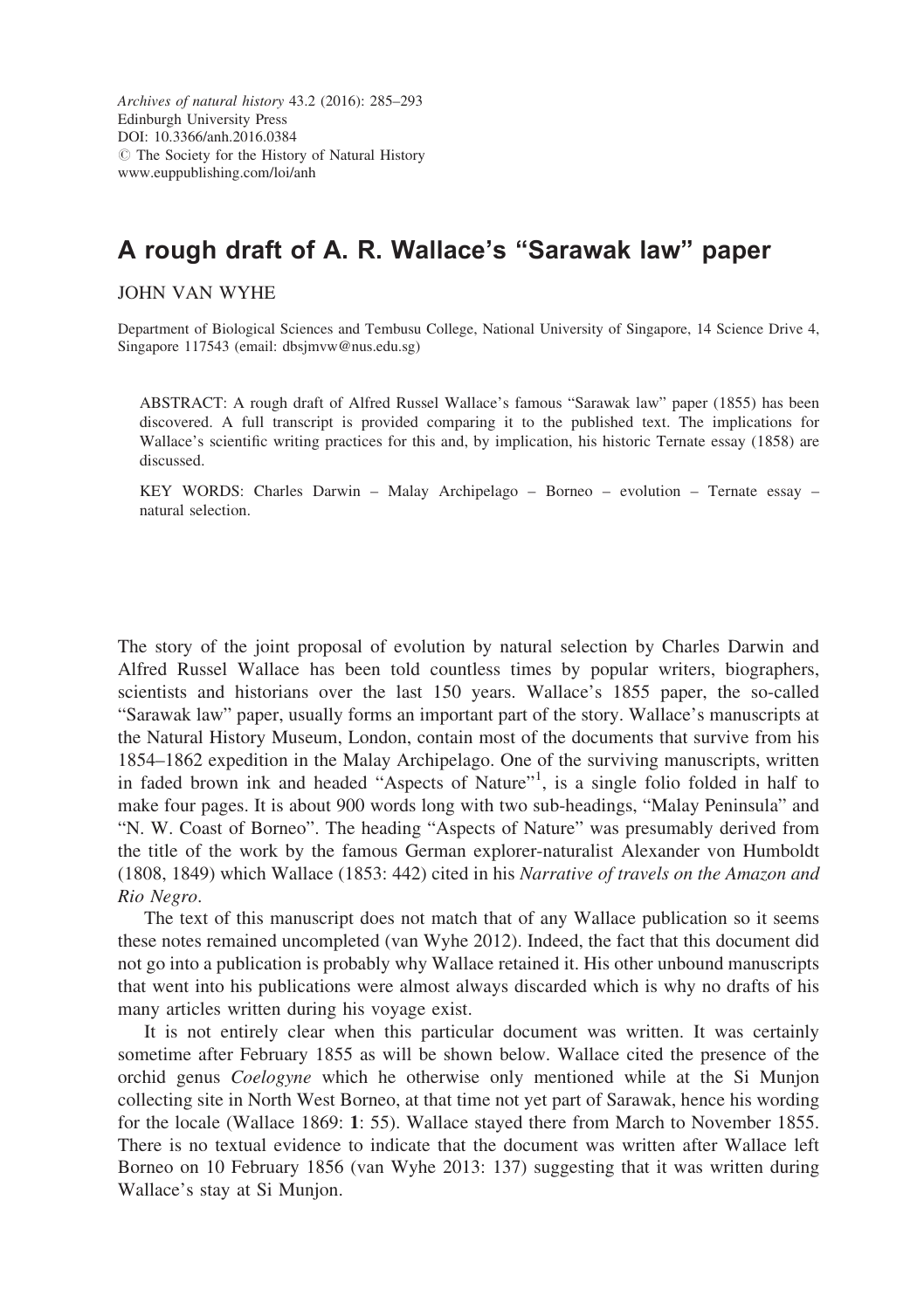# THE "SARAWAK LAW" DRAFT

On the face of it, this manuscript is of little interest. However, on three sides there is another, earlier, text written in pencil beneath the ink notes. The pencil text is largely obscured by the text written over it in ink. Probably for this reason it has, until now, remained overlooked and unrecognized. Nevertheless, this earlier pencil text is of great interest because it is nothing less than a fragment of a rough draft, possibly even the first draft, of Wallace's famous "Sarawak law" article (Wallace 1855).

Because no rough drafts of any of Wallace's articles from his years in the Malay Archipelago were thought to survive, we have only been able to consult the final published text, with no insight into the process of composition and revision his writings might have undergone. It has often been remarked that Wallace wrote clearly and eloquently. Did this come effortlessly from his pen? Did he draft ready copy? This fragment of the "Sarawak law" draft provides a glimpse into how carefully and extensively Wallace crafted his scientific writings. In his autobiography, Wallace (1905: 1: 354) recalled writing the "Sarawak law" essay:

It was written during the wet season, while I was staying in a little house at the mouth of the Sarawak river, at the foot of the Santubong mountain. I was quite alone, with one Malay boy as cook, and during the evenings and wet days I had nothing to do but to look over my books and ponder over the problem which was rarely absent from my thoughts. ...

I accordingly put my facts and ideas on paper, and the result seeming to me to be of some importance, I sent it to The Annals and Magazine of Natural History, in which it appeared in the following September (1855). Its title was "On the Law which has regulated the Introduction of New Species," which law was briefly stated (at the end) as follows: "Every species has come into existence coincident both in space and time with a pre-existing closely-allied species.

The draft fragment is 670 words long and corresponds to parts of pages 193–195, near the end of his 6,000-word printed paper of 1855. The fragment therefore represents only about a tenth of the final work. But the draft reveals how carefully Wallace re-worked his writing before settling on the final version. Not only did he polish his style but almost every sentence was thoroughly revised and rewritten. He also increased or decreased the emphasis or confidence of some of his statements. For example, in the first line he changed "With great diffidence I would also venture to suggest" to "I would also venture to suggest". New sentences and sections were added at a later stage of drafting or to the fair copy sent for publication.

This draft reveals at least three stages of composition. In addition to the first layer of pencil writing, later corrections and insertions were made in pencil and on another occasion, corrections to the text were made in ink. He may have followed this document with a further draft or immediately with his fair copy sent for publication. At any rate there were at least four series of revisions to the text before it was published. Considering the substantial differences between the draft and the final text, a further intermediary draft is certainly possible.

A line-by-line transcription of the draft follows with the published version of the text below it. As the faint pencil writing is largely obscured by the darker writing in ink over it, the text has been particularly difficult to decipher and some words may be open to other interpretations; some words have remained illegible. Additions in the second and third revisions are given as superscript at the place where they were added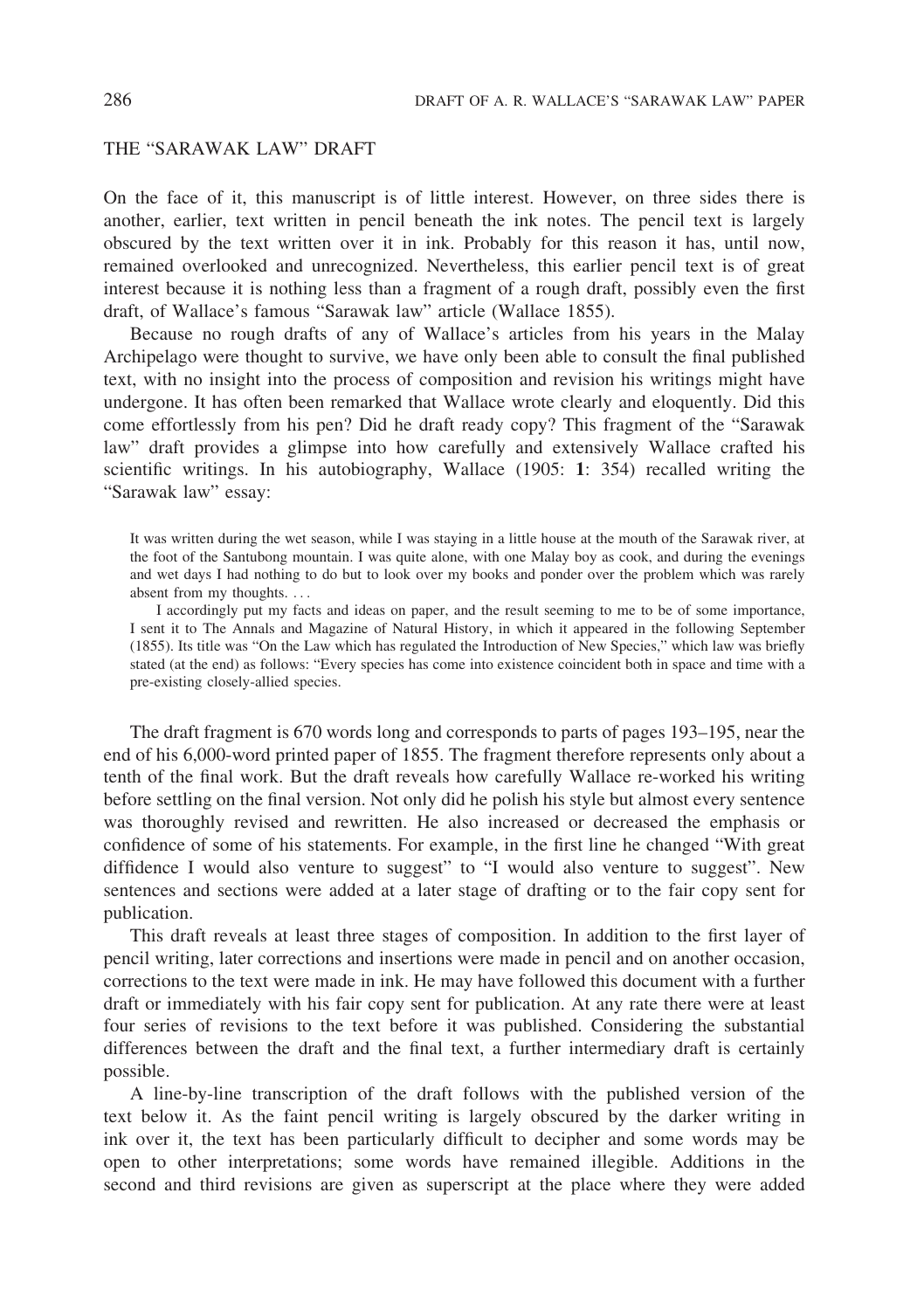by Wallace. Deleted text is given as struck through. Conjectural readings are in square brackets.

With great diffidence I would also venture to suggest some **argum** reasons I would also venture to suggest some reasons

against the very nature of the theory of Prof. Forbes. Our knowledge against the very nature of the theory of Professor Forbes. Our knowledge

of the inhabitants of the earth during <sup>any</sup> geological period is necessarily of the organic world during any geological epoch is necessarily

very imperfect. Looking at the vast numbers of forms or species that have very imperfect. Looking at the vast numbers of species and groups that have

been brought to light this may be doubted <sup>disputed</sup> but we should compare been discovered by geologists, this may be doubted; but we should compare

them not merely with the numbers at present existing on the Earth their numbers not merely with those that now exist upon the earth,

but with a far greater number, for we have no reason for believing but with a far larger amount. We have no reason for believing

the organic wha world at any early period to have been much less that the number of species on the earth at any former period was much less

[numerous] & varied than at present, & [we believe] that there have been than at present; at all events the aquatic portion, with which geologists have most acquaintance, was probably often as great or greater.

many complete changes, new sets of organic formation as it were so Now we know that there have been many complete changes of species; new sets of organisms have many times been introduced in place of old ones which have become extinct, so

that the total amount from the earliest period must have been as that the total amount which have existed on the earth from the earliest geological period must have borne about

much greater than those now existing, as the total number of whole human race the same proportion to those now living, as the whole human race

which have lived & died upon earth would exceed in number those who have lived and died upon the earth, to the population at the present time.

now living. Again, at each geological epoch, the whole earth was Again, at each epoch, the whole earth was

no doubt the theatre of life, as it is now and as geological changes no doubt, as now, more or less the theatre of life, and as the successive generations of each

took place the exuvi & preservable parts l would be buried more or less species died, their exuvi and preservable parts would be deposited

over every part of the then existing seas and oceans, which we have over every portion of the then existing seas and oceans, which we have

no reason for considering less but rather more extensive than was there reason for supposing to have been more, rather than less, extensive than

at present. In order then to understand the amount of our at present. In order then to understand our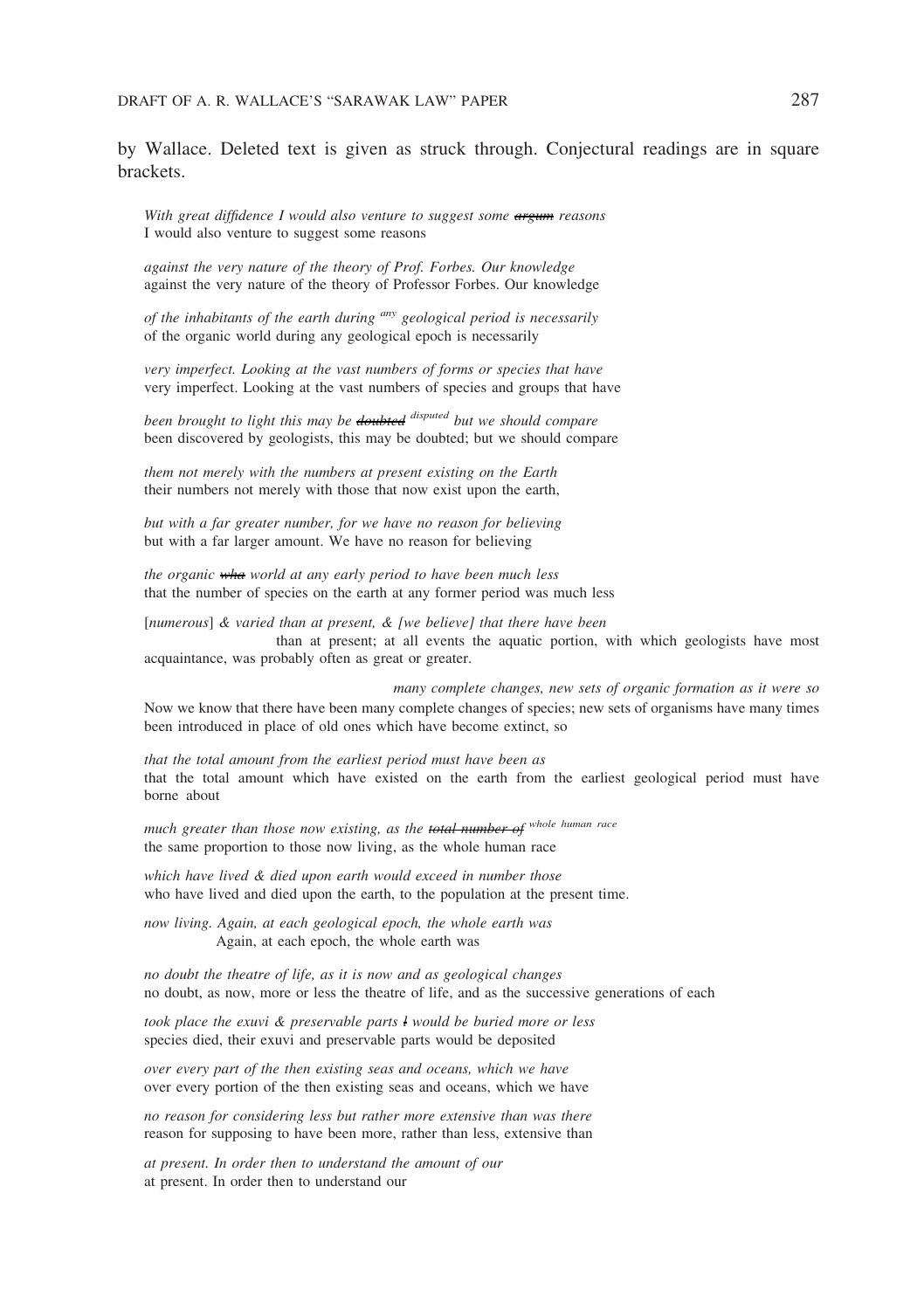possible knowledge of the early world & its inhabitants, we must compare, possible knowledge of the early world and its inhabitants, we must compare,

not the area of the whole field of our geological investigations with not the area of the whole field of our geological researches with

the earth's surface, but the area of the examined portions of the earth's surface, but the area of the examined portion of

each formation. For instance during the Silurian period, animals each formation separately with the whole earth. For example, during the Silurian period all the earth was Silurian, and animals

were living and dying,  $^{more~or~less}$  over the whole earth, they might have been were living and dying, and depositing their remains more or less over the whole area of the globe, and they were probably (the species at least)

nearly as varied in different latitudes as now. What proportion nearly as varied in different latitudes and longitudes as at present. What proportion

does the examined Silurian districts bear to the surface of the globe? do the Silurian districts bear to the whole surface of the globe, land and sea (for far more extensive Silurian districts probably exist beneath the ocean than above it), and what portion of the known Silurian districts has been actually examined for fossils? Would the area of rock actually laid

Probably not one thousandth part. For the greater part of the [Silurian] open to the eye be the thousandth or the ten-thousandth part of the earth's surface?

or any other strata may still be in the bed of the ocean Any other formation will offer us similar results – But still Ask the same question with regard to the Oolite or the Chalk, or even to particular beds of these when they differ considerably in their fossils, and you may then get some notion of how small a portion of the whole we know. But yet

more important is the probability that whole formations, representing more important is the probability, nay, almost the certainty, that whole formations containing the records of

vast geological periods are entirely hidden beneath the seas & vast geological periods are entirely buried beneath the ocean, and for

quite beyond our reach. Most if not all of the gaps of the ever beyond our reach. Most of the gaps in the

geological series may thus be filled up,  $\&$  whole families of animals, of which we geological series may thus be filled up, and vast numbers of unknown and unimaginable animals,

can have no conception may be thus hidden from us. The which might help to elucidate the affinities of the numerous isolated groups which are a perpetual puzzle to the zoologist, may there be buried, till future revolutions may raise them in their turn above the waters, to afford materials for the study of whatever race of intelligent beings may then have succeeded us.

result conclusion we must arrive at is that our knowledge of These considerations must lead us to the conclusion, that our knowledge of

the whole series of the former inhabitants of the earth is the whole series of the former inhabitants of the earth is

necessarily most fragmentary & limited, <sup>imperfect2</sup>as much so necessarily most imperfect and fragmentary, – as much so

as the our knowledge of the present organic world would be were as our knowledge of the present organic world would be, were

we limited <sup>forced</sup> to make our collections  $\&$  excavations only<sup>3</sup> we forced to make our collections and observations only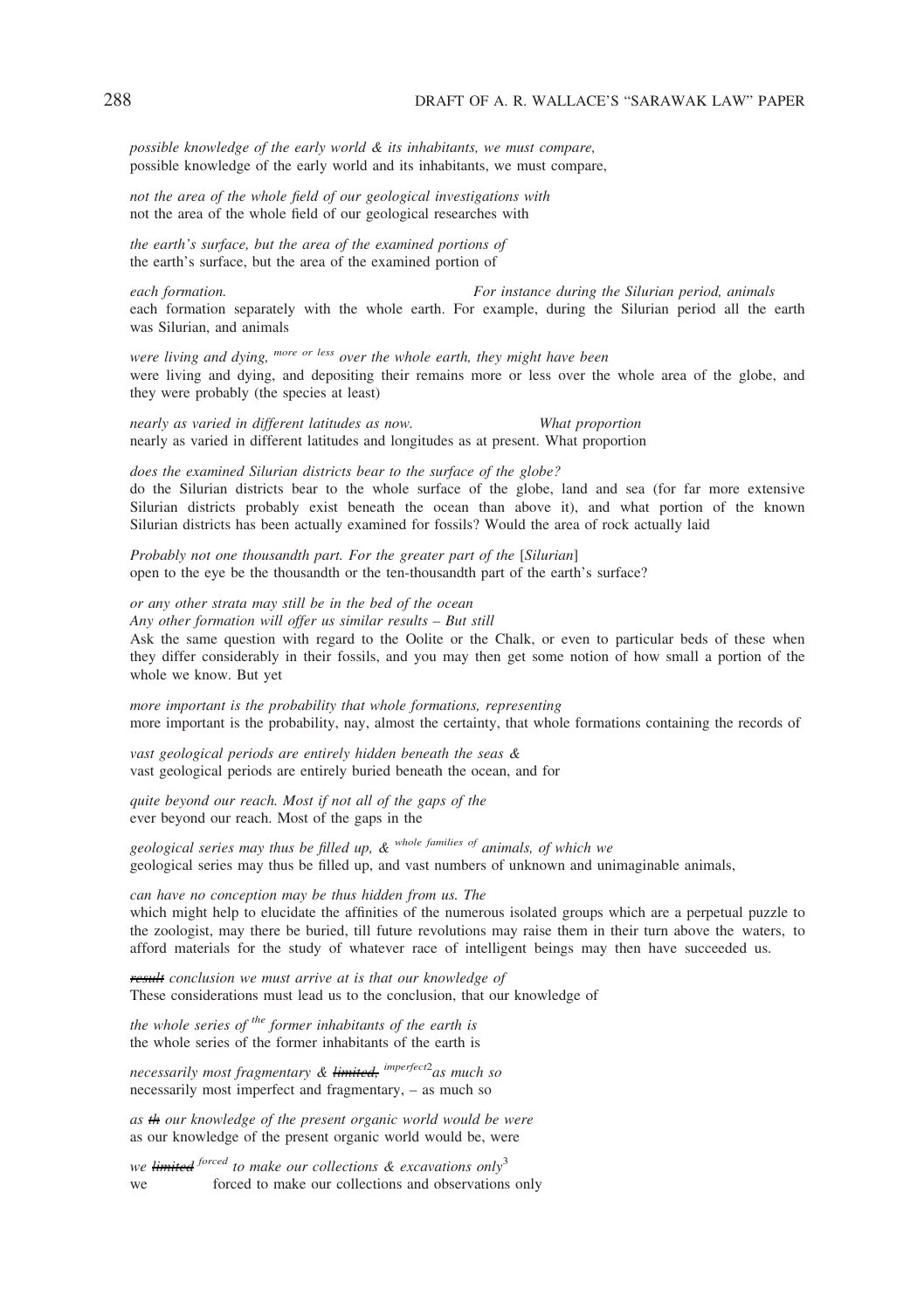in the spots equally limited in space & number with in spots equally limited in area and in number with

those which have been examined geologically – Now, the those actually laid open for the collection of fossils. Now, the

hypothesis of Prof. Forbes is essentially one that assumes to some extent hypothesis of Professor Forbes is essentially one that assumes to a great extent

the completeness of our knowledge of the whole series of the completeness of our knowledge of the whole series of

organic beings which have existed on the earth. This organic beings which have existed on the earth. This

appears a fatal objection to it, independent of all other appears to be a fatal objection to it, independently of all other

considerations. It may be said that the same objections exist considerations. It may be said that the same objections exist

against any theory on such subjects – But this is not against every theory on such a subject, but this is not

necessarily the case. The hypothesis I have in the paper necessarily the case. The hypothesis

put forward depends in no degree upon the completeness of our put forward in this paper depends in no degree upon the completeness

knowledge. <sup>knowledge</sup> It is in fact founded upon the but <del>rather</del> simplyof our knowledge of the former state of the earth, but takes facts we have

of our knowledge of the former condition of the organic world, but takes what facts we have

upon the fragmentary  $\alpha$  imperfect nature of our knowledge

arrived at [as] fragments of a vast whole, which its object is to enable us as fragments of a vast whole, and deduces from them something of the nature

better to conceive & appreciate.<sup>4</sup> and proportions of that whole which we can never know in detail.

the former organic world. [It is] founded upon [isolated] It is founded upon isolated

 $\&$  isolated groups of facts, recognises their isolation  $\&$  [helps] [illeg] groups of facts, recognizes their isolation, and

the  $^{its}$  [nature]  $\&$  amount of what we have  $^{that's}$  not less-when [evident at first]

endeavours to deduce from them something of the nature of endeavours to deduce from them the nature of

the intervening portions. the intervening portions.

# RUDIMENTARY ORGANS

The draft ends here with room left on the page. In the published paper, however, the last sentence of this draft is followed by a paragraph starting with "Another important series of facts ..." in which Wallace discussed "rudimentary organs." Wallace argued that these structures appeared *de novo* and largely or wholly functionless. They were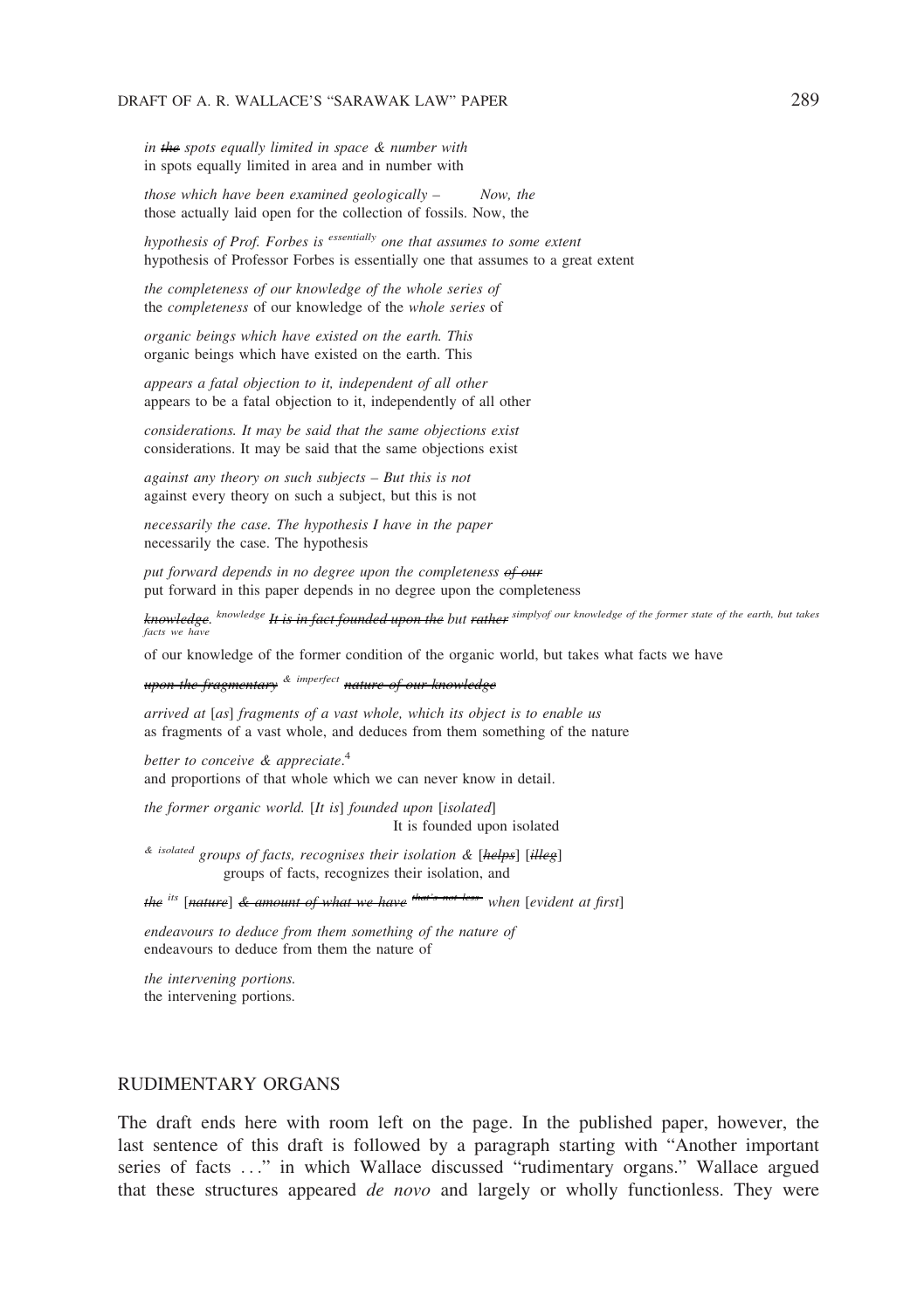certainly not a reaction to environmental influences. However, future species, created according to the "antitype" or "model" of those with rudimentary parts, might have modified functional versions, such as wings for flight in a future species based on the penguin's rudimentary wings. Rudiments, he declared, "must be the necessary results of some great natural law." This unnamed "great natural law" entailed gradualism in the scheme of nature, in that species created later would have intermediates before them. The law was also purported to explain otherwise inexplicable aspects of beauty and harmony in the natural world as elaborated in his 1856 paper "On the habits of the Orang-utan" (Wallace 1856). We might call it Wallace's higher law (van Wyhe 2013: 108–109). It might have been inspired by Vestiges of creation (Chambers 1844). Wallace later repudiated this explanation of rudimentary organs in a footnote he added to a later reprint of the "Sarawak law" paper: "The theory of Natural Selection has now taught us that these are not the steps by which limbs have been formed; and that most rudimentary organs have been produced by abortion, owing to disease, as explained by Mr. Darwin" (Wallace 1856). Now that we can see that the discussion of rudimentary organs was not in the early draft, it seems likely that the higher law was not integral to the paper and was added at a later stage.

# IMPLICATIONS OF THE DRAFT

This new evidence of Wallace's careful process of scientific composition and revision suggests that his famous 1858 Ternate essay on the tendency of varieties to depart from parent species might also have been carefully drafted and re-worked. Wallace's fair copy was later sent to Darwin in April 1858 which, as is well known, led to the joint reading of Darwin's and Wallace's documents at the Linnean Society of London on 1 July 1858 and their later publication in the *Journal of the proceedings of* the Linnean Society (Darwin and Wallace 1858). This ultimately led to the publication of Darwin's *On the origin of species* the following year and thus ushered in one of the greatest transformations in the history of science (van Wyhe and Rookmaaker 2012; van Wyhe 2013).

Because of a paucity of contemporary evidence, scholars and other commentators have relied on Wallace's later recollections of the writing of this famous essay. All of his accounts refer to thinking of a new idea during a fit of tropical fever while lying in bed in his house on the island of Ternate in the Moluccas or Spice Islands near New Guinea. In some of these recollections Wallace explicitly mentioned writing first a draft: "the moment I got up [I] began to write it down, and I believe finished the first draft the next day"<sup>5</sup>: "the same evening I sketched the draft of my paper, and in the two succeeding evenings wrote it out in full" (Wallace 1895: 20–21; almost the same wording was repeated in Wallace 1898: 217).

As usual, these recollections many decades later are not entirely consistent and should not be considered as completely reliable evidence of what actually happened in February 1858. None of the drafts mentioned survive. But there must have been one or more drafts. Considering how extensively Wallace re-wrote and revised the "Sarawak law" paper, it seems likely that a few days, at the least, were needed to draft and complete his Ternate essay.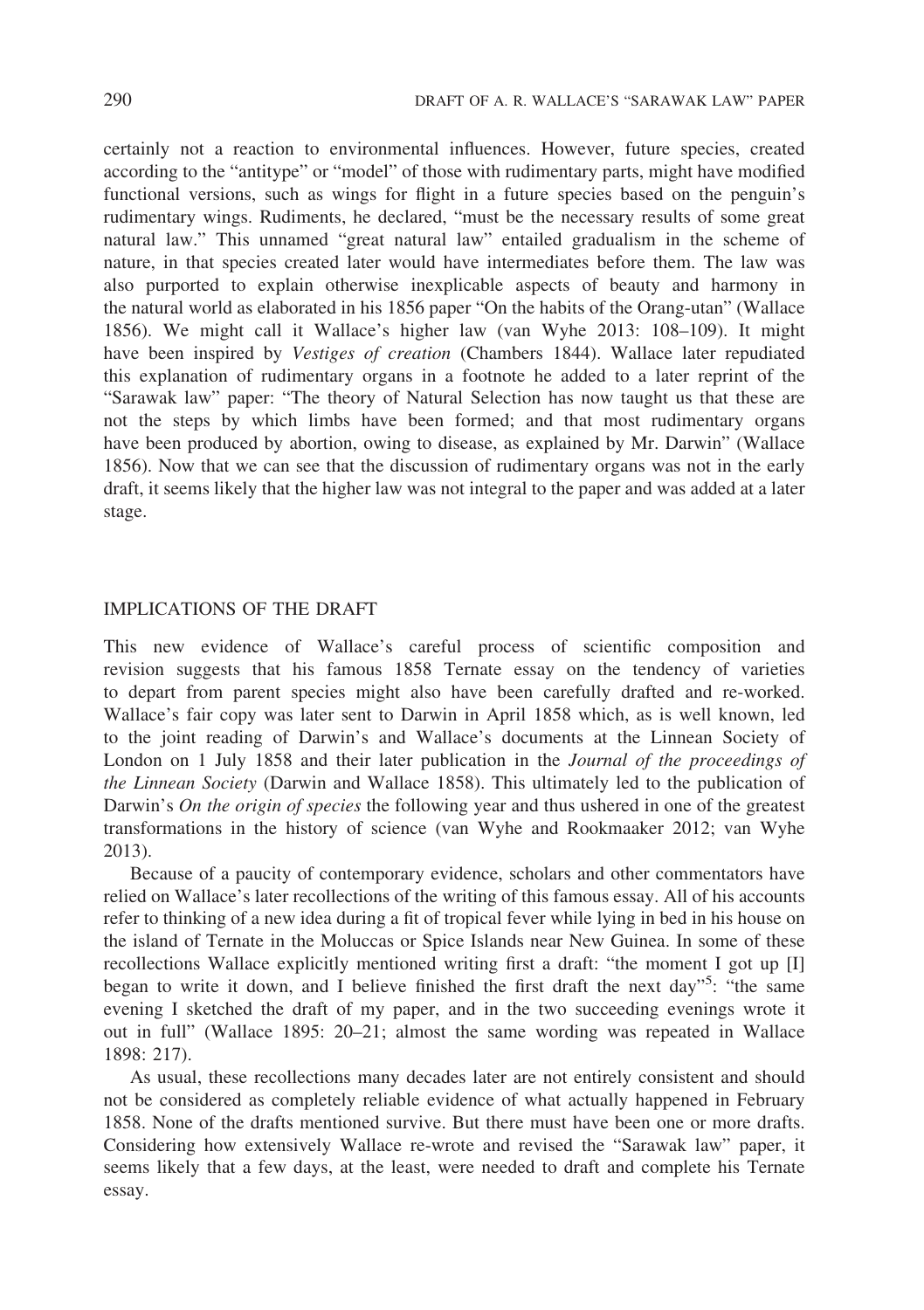It is even possible, although we have no evidence for it, that Wallace may have further revised his draft or prepared his fair copy after receiving Darwin's fateful letter on 9 March 1858. It was Darwin's mention in that letter that Sir Charles Lyell had been impressed by the "Sarawak law" paper that prompted Wallace to send the Ternate essay to Darwin, with the request that it might be forwarded to Lyell. Wallace would not have presumed to communicate his paper to Lyell without such a prompting. Wallace posted his essay to Darwin on the subsequent monthly mail steamer. The mail schedules demonstrate that a letter posted that day arrived exactly on the day Darwin indicated to Lyell, 18 June 1858 (van Wyhe and Rookmaaker 2012; van Wyhe 2013: 225–226, 358 note 692).

According to a later recollection, Wallace had originally intended to work on the Ternate essay or its subject matter when he returned home.6 This recollection from two decades later is consistent with two near contemporary letters to Darwin and Bates in which Wallace stated that he would prepare a work on species after he returned home.<sup>7</sup>

We know that it was Darwin's letter that prompted Wallace to send the Ternate essay to him both from the fact that Wallace asked for it to be sent to Lyell, a gentleman with whom he had never corresponded and because when Darwin wrote to Lyell to do so, he first explained why the essay was being sent to him, a stranger to Wallace<sup>8</sup>:

#### My dear Lyell

Some year or so ago, you recommended me to read a paper by Wallace in the Annals, which had interested you & as I was writing to him, I knew this would please him much, so I told him. He has to day sent me the enclosed & asked me to forward it to you.

Might Wallace have revised his initial draft further with the intention of impressing or persuading Lyell? It is impossible to know. Wallace's private notes on transmutation, the "Sarawak law" paper and the Ternate essay were directed more towards the work and arguments of Lyell than another other author, as first shown by McKinney (1972).

Did Wallace retain the draft or drafts of the Ternate essay after he had completed and despatched his fair copy? Or did he discard them only after he learned that his essay had been read at the Linnean Society, or when printed thereafter? We will probably never know. He had written over this "Sarawak law" draft before he heard that his fair copy had safely reached Britain. It would have taken about 51 days for his essay to arrive in London. It would have taken longer for a reply to reach him at Si Munjon. But he may also have retained a more polished intermediate draft for that purpose. Considering his practice of discarding notes and drafts once his finished work was published, it is possible that he did the same with the Ternate drafts in or after October 1858.

### ACKNOWLEDGEMENTS

I am very grateful to Kees Rookmaaker for crucial assistance and suggestions on many points. I am also grateful to Caroline Catchpole and Judith Magee for assistance over the years. Jon Hodge kindly read the draft of this article and offered helpful feedback.

The portions of the Sarawak law draft which were not published in 1855, and that I have transcribed correctly, are required by the Wallace Literary Estate to carry the following declaration: "Copyright: Alfred Russel Wallace Literary Estate. This work is licensed under Creative Commons Attribution-NonCommercial-ShareAlike 3.0 Unported. To view a copy of this visit http://creativecommons.org/licenses/by-nc-sa/3.0/legalcode".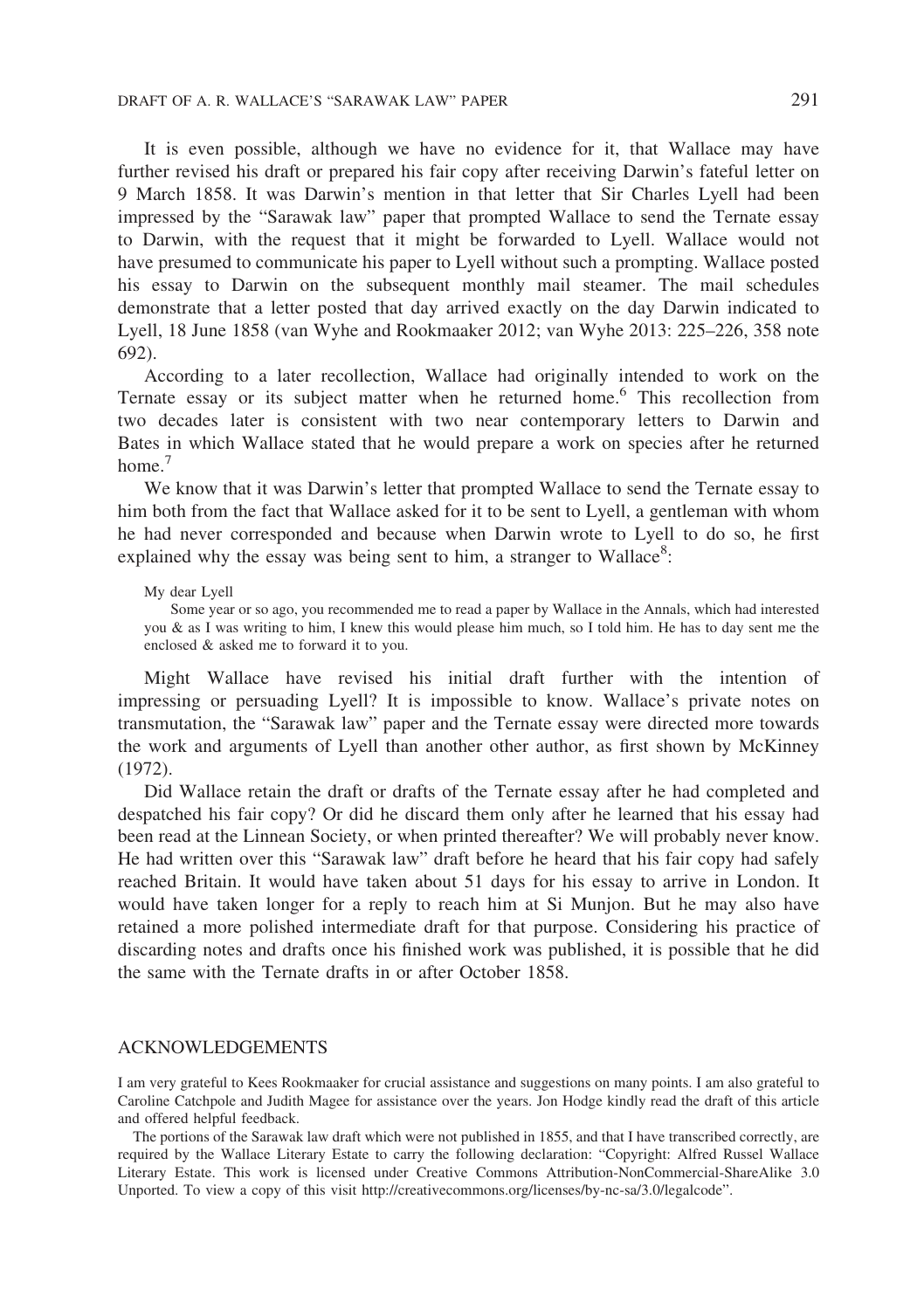## **NOTES**

<sup>1</sup> NHM WP6/1/4. The ink "Aspects of Nature" part of the document has been transcribed by the Wallace Correspondence Project at the Natural History Museum (London) and images of the manuscript are also provided at http://www.nhm.ac.uk/research-curation/scientific-resources/collections/library-collections/wallaceletters-online/4905/5312/B/details.html (accessed 2013).

<sup>2</sup> This addition is in ink.

<sup>3</sup> Deletion and "forced" in ink.

<sup>4</sup> Second layer of pencil annotation here.

<sup>5</sup> A. R. Wallace to Alfred Newton, 3 December 1887 (Darwin 1892: 189–190).

<sup>6</sup> A. R. Wallace to Alfred Newton, 3 December 1887: "I had the idea of working it out, so far as I was able, when I returned home" (Darwin 1892: 190). Italics in the original. See van Wyhe (2013: 217).

<sup>7</sup> A. R. Wallace to C. Darwin, [27 September 1857] (Burkhardt and Smith 1990: 457). A. R. Wallace to H. Bates, 4 January 1858 (van Wyhe and Rookmaaker 2013: 143).

<sup>8</sup> C. Darwin to C. Lyell, 18 [June 1858] (Burkhardt and Smith 1991: 107). The same point is confirmed in Wallace (1905: 363). See also Porter (2012).

## **REFERENCES**

- BENTON, T., 2013 Alfred Russel Wallace: explorer, evolutionist, public intellectual a thinker for our own times? **Manchester**
- BROOKS, J. L., 1984 Just before the origin: Alfred Russel Wallace's theory of evolution. New York.
- BROWNE, J., 1983 The secular ark: studies in the history of biogeography. New Haven, Connecticut.
- BURKHARDT, F. and SMITH, S. (editors), 1990 The correspondence of Charles Darwin. Volume 6. Cambridge.
- BURKHARDT, F. and SMITH, S. (editors), 1991 The correspondence of Charles Darwin. Volume 7. Cambridge.
- CHAMBERS, R., 1844. Vestiges of the natural history of creation. London.
- COSTA, J. T., 2014 Wallace, Darwin, and the origin of species. Cambridge, Massachusetts.
- DARWIN, C. R. and WALLACE, A. R., 1858 On the tendency of species to form varieties; and on the perpetuation of varieties and species by natural means of selection. [Journal of the proceedings of the Linnean Society of](http://www.euppublishing.com/action/showLinks?crossref=10.1111%2Fj.1096-3642.1858.tb02500.x) [London, zoology](http://www.euppublishing.com/action/showLinks?crossref=10.1111%2Fj.1096-3642.1858.tb02500.x), 3 (20 August): 45–50.

DARWIN, F. (editor), 1892 Charles Darwin. London.

HUMBOLDT, A., 1808 Ansichten der Natur: mit wissenschaftlichen Erläuterungen. Tübingen.

HUMBOLDT, A., 1849 Aspects of nature in different climates: with scientific elucidations. London.

MCKINNEY, H. L., 1972 Wallace and natural selection. New Haven, Connecticut.

PORTER, D., 2012 Why did Wallace write to Darwin? The Linnean 28 (1): 17–25.

SLOTTEN, R. A., 2004 The heretic in Darwin's court: the life of Alfred Russel Wallace. New York.

- WALLACE, A. R., 1853 Narrative of travels on the Amazon and Rio Negro, with an account of the native tribes, and observations on the climate, geology, and natural history of the Amazon valley. London.
- WALLACE, A. R., 1855 On the law which has regulated the introduction of new species. [Annals and magazine of](http://www.euppublishing.com/action/showLinks?crossref=10.1080%2F037454809495509) [natural history, including zoology, botany, and geology](http://www.euppublishing.com/action/showLinks?crossref=10.1080%2F037454809495509) 16: 184–196.
- WALLACE, A. R., 1856 On the habits of the orang-utan of Borneo. [Annals and magazine of natural history](http://www.euppublishing.com/action/showLinks?crossref=10.1080%2F00222935608697572), second [series](http://www.euppublishing.com/action/showLinks?crossref=10.1080%2F00222935608697572), 18 (103): 26-32.
- WALLACE, A. R., 1869 The Malay Archipelago : the land of the orang-utan, and the bird of paradise. a narrative of travel, with studies of man and nature. 2 volumes. London.

WALLACE, A. R., 1870 Contributions to the theory of natural selection: a series of essays. London & New York.

WALLACE, A. R., 1895 Natural selection and tropical nature. London.